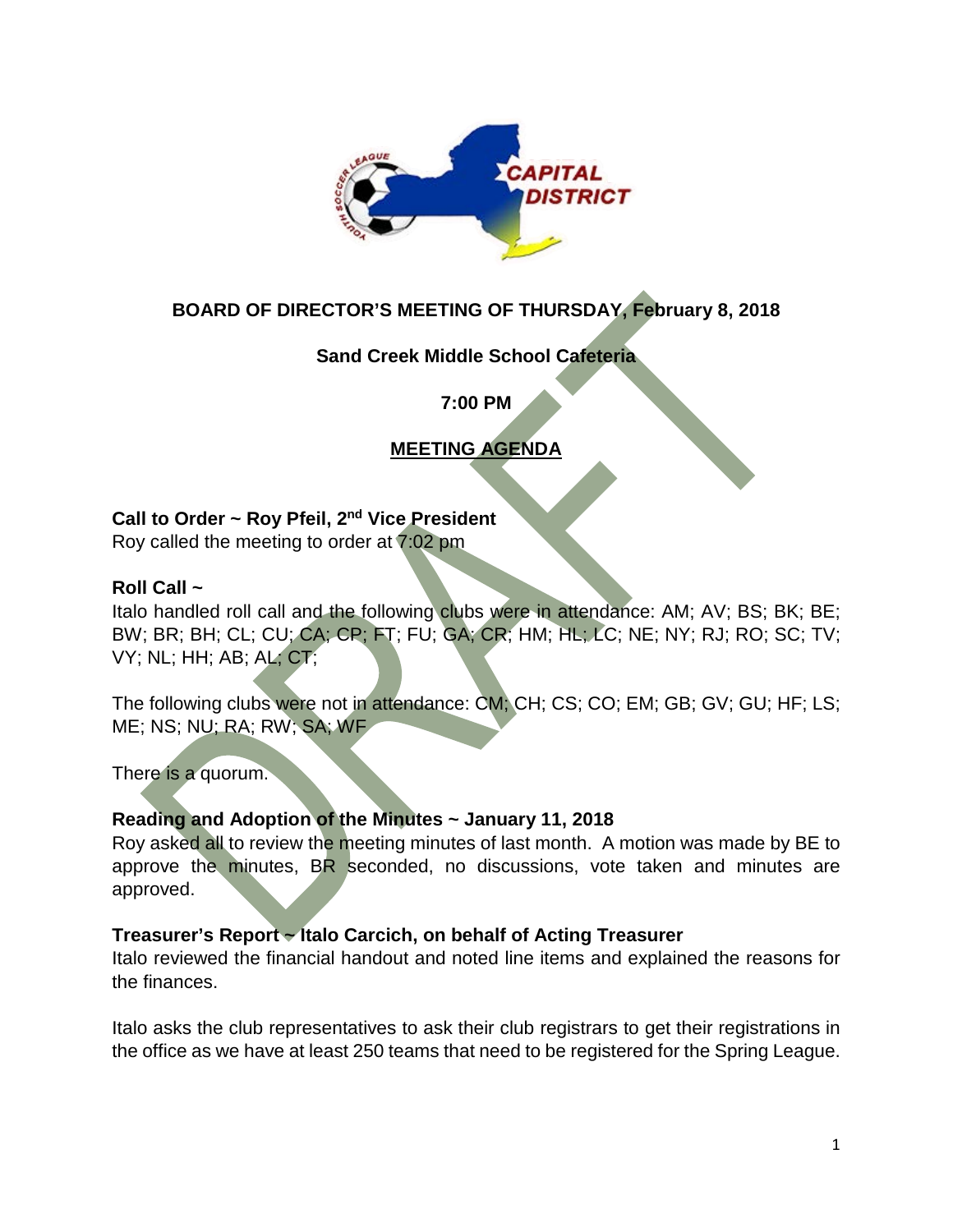There were no questions on the financials that Italo reviewed. Roy asked those in attendance to think of ways we can spend the money we have in reserve.

### **Communications ~**

There were no communications items discussed at this meeting.

## **Comments from the Floor**

Roy stated that he and Afrim left early at the last General Board Meeting because he had to get up early the next day and it wasn't a protest of the meeting or anything in that meeting. He simply needed to get up early in the morning. Afrim stated he left early because he had to pick up his daughter.

Roy stated the Pre-ODP should get off the ground next season according to Tim Owens.

## **Reports of Officers and Standing Committees**

## **Standing Committee Reports:**

**1. Rules ~ (Updates)**

Italo stated that in the new few weeks, the office will go over what Scott Swere had been working on and complete that process and updated. Roy stated that Scott started with the idea to organize the Rules and Regulations and make it easier to read. It was worked on and dropped and we are picking it back up again to complete that project. There are no rule changes, just the format of how it looks.

## **2. Registrations ~ Italo Carcich (Updates)**

Italo stated that registrations are going okay but they are slow and in the next month or so we will have over 250 teams to be registered and they are done on a first come, first serve basis. The sooner you get the work in, the earlier you can get it back. Italo reviews the process.

Italo stated that the office has 3 new staff members and he introduced each one. Karolyn Thompson, she handles the Games Committee Administrator items in the office. Italo gives a background for Karolyn. Fortunata Paglialongo, she is the new Registrar in the office to replace Tammy. She goes by the name Nata. Jennifer Vinci, she is doing a lot of the work up front in the office and the website and the social media. Jenni has had a lot of activity on the website and Facebook with photos, updated information, organization and more. Tammy is going to take over as the new League Operations Director, when Italo retires at the end of April. This staff is going to be tremendous, and they are professional and work well together. Italo will be involved in certain areas in the office and will be working with a developer for the new scheduling system. Roy welcomed the new office staff.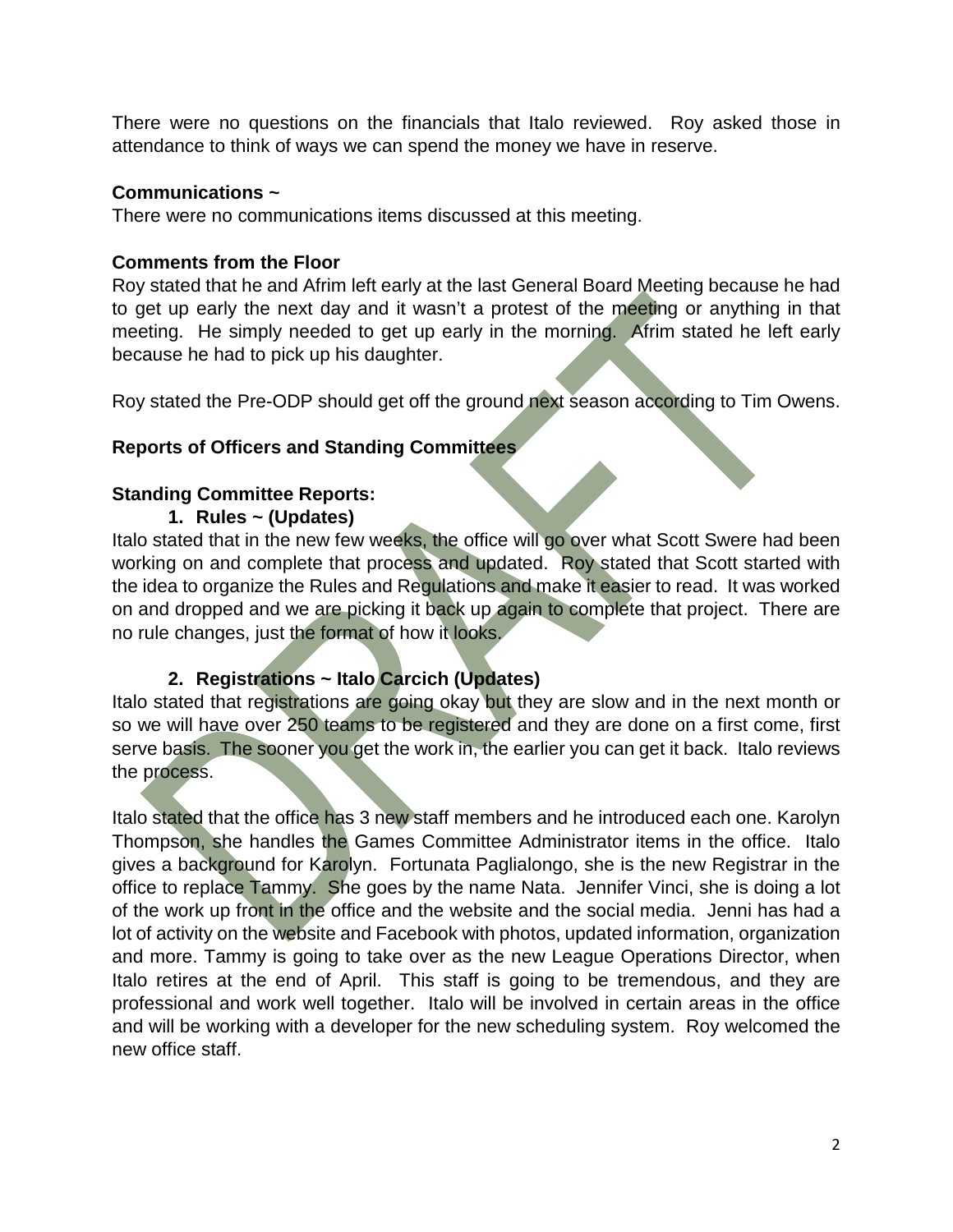Roy stated that the Rules and Regulations need to get completed, scheduling and updated the website and getting the office staff settled in.

## **3. Games ~ Italo Carcich, on behalf of Paul Bascomb (Winter Futsal, Spring League)**

Italo stated that Paul is not here and we have had 35 appeals and they will be heard on Monday, February 12<sup>th</sup>. Italo stated that about 80% of the appeals will be easily handled. There are a couple areas that we have some guidance with the coaches present and he gave one example of a situation. He spoke about the U08 division and not wanting to be in Division 1. There is no reason to do that. They are all non-result so this isn't an issue. He may just switch the teams around and not split them up to leave one division large and the other with about four teams. The U16 Girls are having issues with Division 1 as well. They will handle these on Monday.

Italo stated that the team withdrawal without a fine is February  $28<sup>th</sup>$ . If you know sooner than that date, please let us know as we will start the scheduling process and pulling teams out last minute can require age divisions being worked on again and re-arranging teams again.

Roy stated that these next couple of months, there are so many things that you as club representatives need to tell your clubs, because that is how most of the information gets passed on to the clubs. Please report the meeting discussions with your club members. Roy asks all to look at the deadlines in the different areas that have them, so they are not missed.

## **4. Finance**

The financials were reported above.

# **5. Executive ~ Roy Pfeil on behalf of Timothy Owens**

Roy stated that he listed the items in the office that will be worked on in above conversations.

# **6. Membership ~ Second Read: Guest Teams – Oneonta, Black Rock FC**

Roy stated that we have two clubs looking to have their guest teams second reading this evening for these teams to play in our 2018 Spring League. The first reading was on January 11, 2018. The Oneonta Soccer Club representative is not here this evening and Roy read the teams they wish to enter in our league. A U12 Girls team and a U17 Boys team. Roy stated that for teams outside of our geographic region, we can find neutral fields for them to play their games. Calcio United Soccer Club representative stated that they are from the Oneonta area and they play most of their games at the Valley Soccer Club fields as a neutral field. Italo spoke about the neutral fields and having longer traveling games on weekends as well and not on weeknights. A vote was taken the acceptance of these two teams to play in our Spring League for this season. New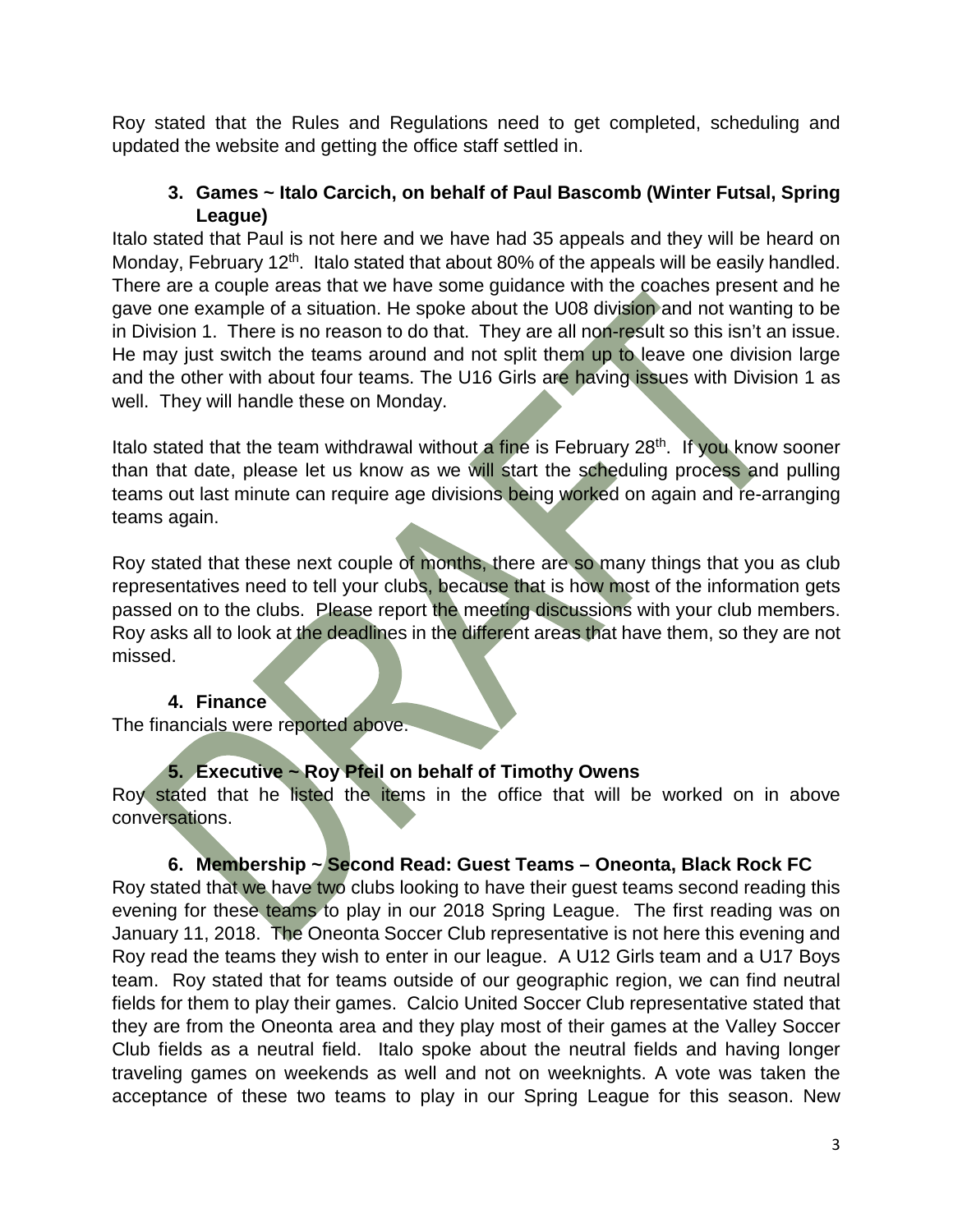Lebanon Soccer Club made a motion to accept the two teams and Averill Park Soccer Club seconded the motion. There were no discussion and a vote taken and the motion carries.

The next reading is for the Black Rock FC and they are looking to put in four teams. They are putting in one U12 Boys team, two U12 Girls teams and one U16 Girls team. Rich Powell from the Black Rock FC was in attendance to represent their club. Roy stated that he likes that New Lebanon Soccer Club is working with another club, one not a member of CDYSL, to make an event happen. Roy gave a few other possible actions that can also happen with other clubs. This is a great model. Rich stated that there will be 3 coaches working on the four teams but they have about 13 coaches in their club. Rich stated they are trying to secure fields to make games easier and they are willing to travel longer to be involved with our Spring League this season. Rotterdam United Soccer Club made a motion and Halfmoon Soccer Club seconded the motion. There were no discussions and a vote was taken and the motion was approved.

### **7. Zero Tolerance/Appeals/Arbitrations**

There is nothing to report now except that Roy is the Chairperson of the Zero Tolerance Committee. Roy stated he does have Zero Tolerance for these items being brought in front of him.

#### **No Reports ~ Nominations, Risk Management**

#### **Programs**

#### **Coaching Education ~ Roy Pfeil, Second Vice President**

Roy stated that he has received several inquiries on the new coaching courses and the grassroot courses. He stated that this will be very different than what we currently have used. Italo stated that Tim Bradbury of ENYYSA stated they have 16 instructors to give these courses. We just need to ask them to provide 15 individuals to take the course. The information was new when Italo heard of this on Tuesday. Tim Bradbury will be here for our coach workshop and besides a demonstration, he will also be giving a presentation on the coaching education and the new licenses that are coming up. The workshop will be held on March 10<sup>th</sup>. He,  $\overline{T}$ im, provided as much information that he knew at that time on the new licensing. As soon as the office receives additional information on the coaching education, we will post on the website and get the information out to all individuals.

Roy stated that there are 454 grassroot coaches and they hope to have 1000 within the next two years. The cost will be \$75 for the course and it is very different. There are still a lot of open ended questions and it is broken up into play, practice and play. Each person will have 15 -20 minutes to do the first play session. The practice session and then the third coach will take on the next play. Three coaches at each course. There are no more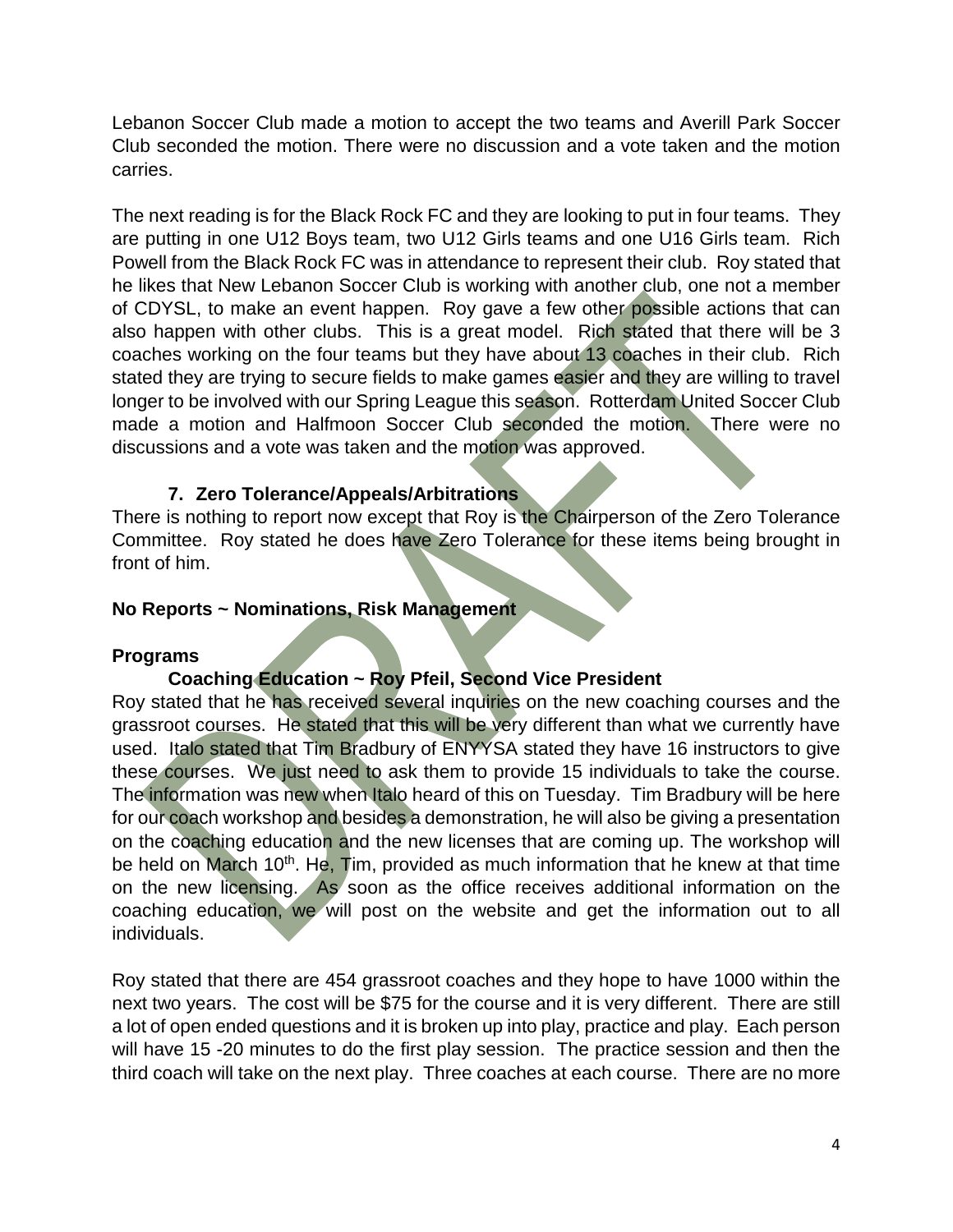technical items. Play, Practice, Play. No long lectures. Completely different and you will hear more about this as we do per Roy.

# **ODP Program (follow-up) ~ Roy Pfeil**

They have two sites going on at the same time for practices and there is the Sportsplex and the other one is the Milton Dome. Every other week the boys and girls change the venues for their practices.

Roy spoke of a large facility being built that will cost \$66.5 million dollars in Long Island. There is another one going up around Poughkeepsie and it is supposedly the largest indoor facility in the state.

# **Exceptional Senior Showcase** – **No Report**

# **TOP Soccer**

## **Unfinished Business**

Roy mentioned a Tiffany Jones that he met at the Convention and he would like to bring her into our area as she is very, very good.

The Coach Workshop have a great group of clinicians coming in. Roy stated that it would be nice to have a different facility but that will be in the future. The videos will be done as well and they are posted on You Tube. Very good events.

Roy stated that Empire Cup Tournament is no reason why this can't be a major event. The timing is a little bit off and we may have to re-look at the timing. We don't want to move in another territory on a weekend and there is no reason why this can't be a major event.

Italo reported that there is a \$2.5 million budget with ENYYSA and Italo will give information to Dave Yule so he can put together to make a presentation to all clubs.

Italo stated that there is a \$100,000 account for field improvement, up to \$5000 can be matched. Contact Italo for more information. It is per done per club. Italo will have the office post this information on our website and we will distribute to all the club presidents.

Roy mentions the scholarship ODP players and gives a brief history on these players and mentions that is why he wants to start the pre-odp program for such instances.

Roy stated that IMG is a multi-sport facility that has expanded and their soccer facilities are magnificent. Lakewood Ranch and Lakewood Ranch High School have about 16 lighted fields. Down the road is a premier soccer complex. There are developmental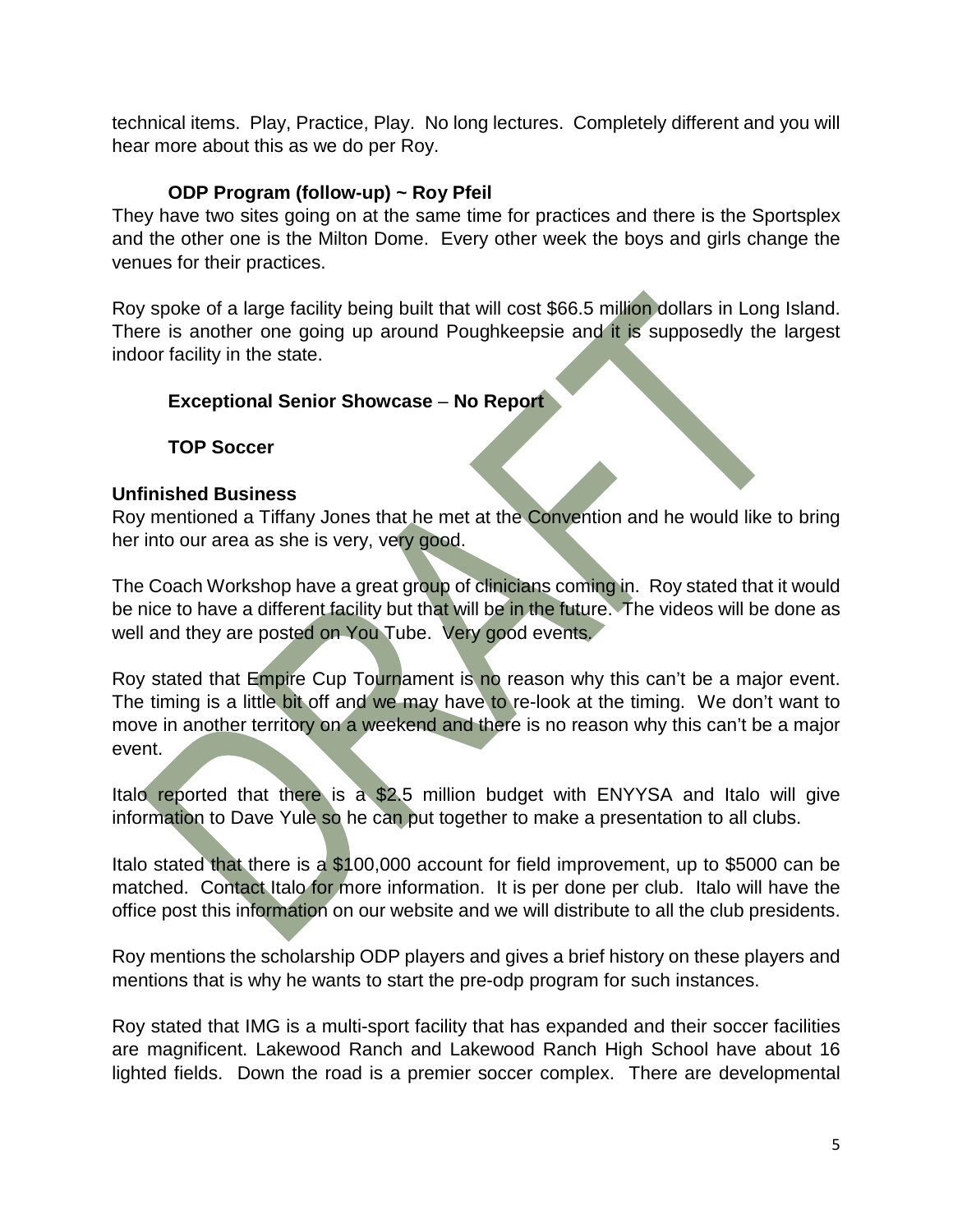academies there and Nike friendlies played there. He is thinking there are 20 fields, all lit. You can also putt on those soccer fields.

Italo stated the proposed amendment for dual rostering discussed at the last meeting was defeated on Tuesday evening.

There is a new law that came into effect called the Preventing Child Sexual Abuse in Youth Sports – New Federal Legislation Takes Extraordinary Step. There is also a code of conduct on the website and verify that you read it before you are approved for risk management. This act also mandates that if you see something, you must report it. It is relatively new to us. As soon as we get additional information, we will post it to the website and get the information along to all members. US Senate passed it.

#### **New Business:**

### **ENY ~ State Cup/Arch Cup/Premier League Participation**

Italo stated that at the meeting in ENYYSA on Tuesday and it was noted that the particular age groups that need more teams for both the State Cup and Arch Cup Competition. The age groups are listed as follows:

# **ENY Arch Challenge Cup**

- BU13 \*Need one team to run 3 groups of 4
- BU14 \*Need 2 teams to run 4 groups of 4
- BU15 \*Need 1 team to run 3 groups of 4<br>BU16 \*Only 4 teams entered
- \*Only 4 teams entered
- GU13 \*Need 3 teams to run 3 groups of 4
- GU14 \*Only 3 teams entered this age group
- GU15 \*Only 4 teams entered this age group

#### **State National Championship Cup**

BU12 \*Need 1 team<br>BU13 \*Need 1 team \*Need 1 team BU14 \*Need 1 team BU16 \*Need 1 team GU15 \*Need 1 team GU18 \*Only 3 teams entered this age group

Italo stated that CDYSL is having their 40<sup>th</sup> anniversary this year as being incorporated. It was formed in 1976 and incorporated in 1978. The office is working on suggestions for an event and Jenni put together logos and we are looking for feedback so we can move forward on using the 40<sup>th</sup> anniversary logo on different items. These will be put on the website and comments are welcomed. We could do a banquet, use the logo for medals.

Italo and Roy gave a brief history of the starting of CDYSL. CDYSL is the third largest league in ENYYSA.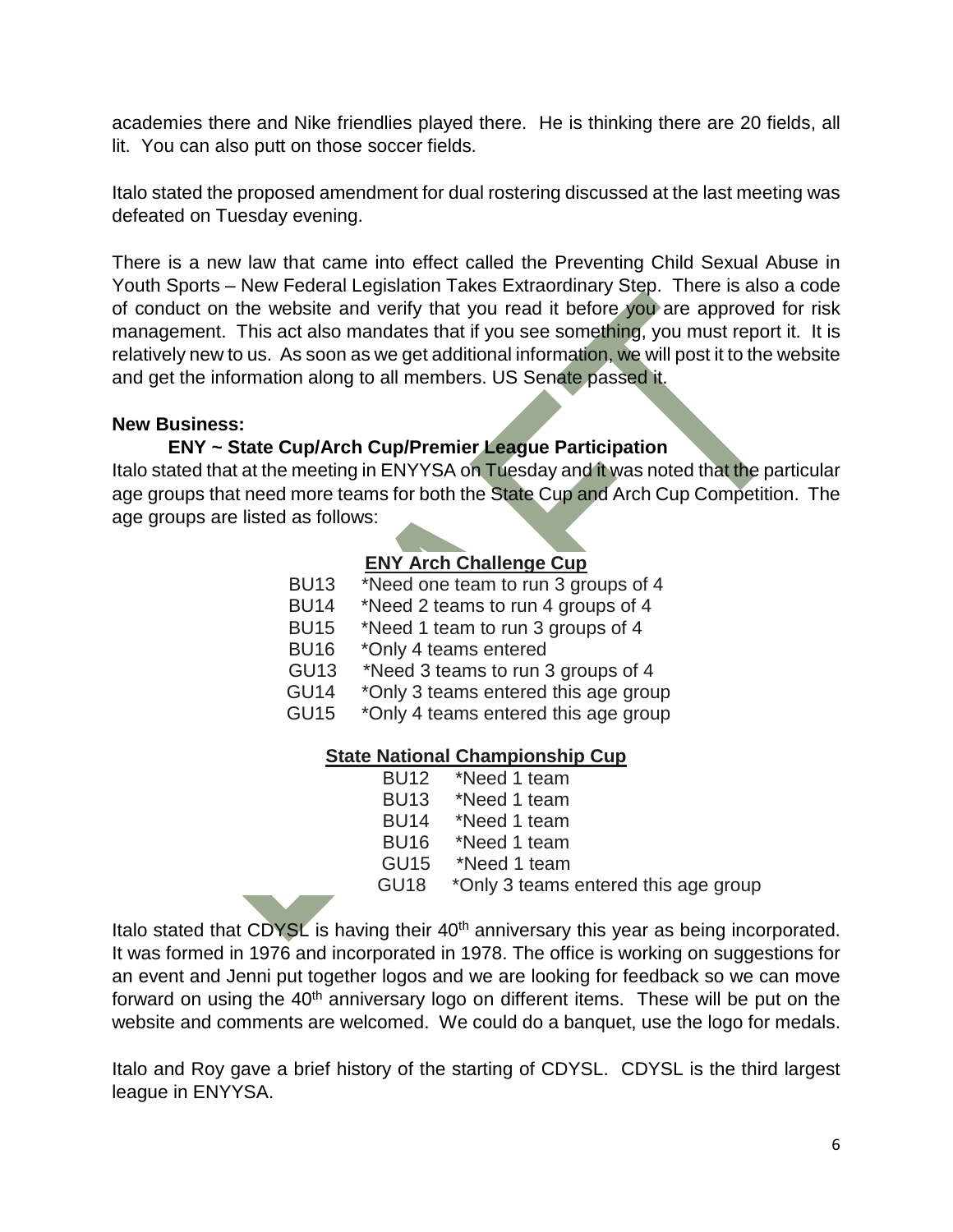#### **Sanctioned Tournaments**

Nothing to report at this meeting.

#### **Meeting Adjournment:**

A motion was made to adjourn the meeting by the Brunswick Soccer Club and it was seconded by the Henry Hudson Youth Soccer Club. The meeting was adjourned at 8:08 PM.

Respectfully submitted by:

Tammy Kishbaugh Recording Secretary

# **CALENDAR ANNOUNCEMENTS:**

#### **MEETINGS:**

*Executive Committee Meetings (2018): Monthly,1st Thursdays Board of Director's Meetings (2018): April 12, 2018, June 14th CDYSL Annual General Meeting: August 12, 2018*

#### **SPECIAL EVENTS:**

*CDYSL Coach Workshop: Saturday, March 10, 2018 CDYSL Spring League Opening Day: Sunday, April 22, 2018 Empire Cup Tournament: June 23-24, 2018*

# *CDYSL Constitution, Article II: CDYSL Purpose*

- **a. To teach the game of soccer to the youth of our community.**
- **b. To operate a youth soccer league to help in developing the character of the youth for our community.**
- **c. To foster and engage in competition for the furtherance of the above purposes.**
- **d. To encourage and engage in other activities which will enhance and improve these stated purposes.**
- **e. To support the players to their highest level of competition possible.**